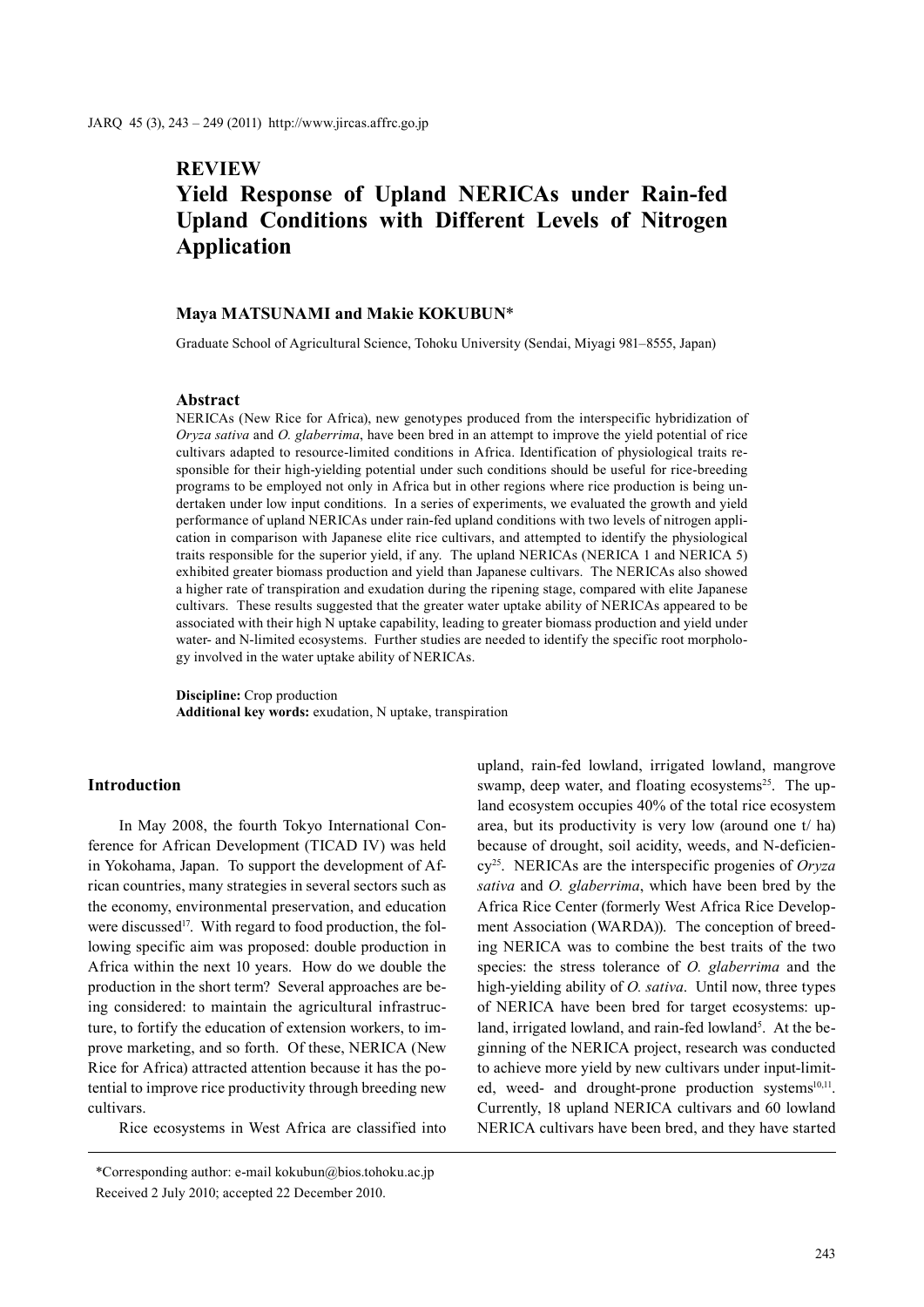to be cultivated in western and central African countries<sup>1,2</sup>.

In the last century, rice breeding succeeded in drastically improving yield, but the high-yielding cultivars were highly dependent on irrigation and fertilization. Undoubtedly both greatly contributed to the stable high yield; however, it is estimated that irrigation might be restricted in the future, because of climate change and competition from industrial and urban use<sup>3</sup>. Since excess nitrogen fertilization can cause environmental pollution, it is necessary to develop a new and improved production system and/or cultivars that can reduce the amount of chemical fertilizer required for sustainable rice production. NERICAs, which are employed by farmers, are the first example of success in interspecific hybridization in rice. Characterization of the eco-physiological traits of NERICAs, which might have inherited tolerance to biotic/abiotic stresses from their African ancestors, should be useful to identify the traits adaptable to limited irrigation and fertilization conditions not only in Africa but also in other regions.

The upland rice-cultivation area is fairly small compared with that of lowland rice: 7% of total rice grown area in Asia<sup>13</sup> and  $0.2\%$  in Japan<sup>16</sup>. However, upland rice plays an important role in crop rotation because it can alleviate damage caused by continuous cropping<sup>8</sup>. In addition, it is estimated that 15-20 million ha of irrigated rice ecosystems are likely to suffer from water scarcity by 202526, so there is a growing need for the improvement of upland rice yield. Since rice is very sensitive to water shortages, the genetic improvement of drought tolerance is one of the most important subjects in upland rice breeding18. NERICAs are expected to exhibit high yield even under conditions where water and fertilizer are limited. Therefore, in a series of experiments, we evaluated the growth and yield performance of NERICAs under rainfed upland conditions with different N application levels in comparison with improved Japanese cultivars, and tried to identify the traits adaptable to such conditions.

# **Evaluation of yield performance of NERICAs grown under rain-fed upland and low nitrogen application conditions**

The yield performance of NERICAs (NERICA 1 and NERICA 5) was evaluated in comparison with two Japanese upland rice cultivars, Toyohatamochi and Yumenohatamochi, and a Japanese lowland cultivar Hitomebore. The two NERICAs used in this study were selected from among the progenies as adaptable to the climatic conditions in Sendai (38° 16′N) based on the preliminary tests conducted by other experimental institutes. NERI-

CA 1 and NERICA 5 were among the seven cultivars that were the progeny of an *O. sativa* genotype (WAB56-104) and an *O. glaberrima* genotype (CG14)<sup>12</sup>, and released at the first phase of NERICA breeding program. Yumenohatamochi is one of the most drought-tolerant cultivars in Japan7,18. Hitomebore is a Japanese lowland cultivar currently grown dominantly in the Tohoku region, northeastern Japan. Plants were grown under rain-fed upland conditions with two N application levels (high N: 7 g N m<sup>-2</sup> and low N:  $2 \text{ g N m}^2$ ). In the high N plot, mixed fertilizer (N:  $P_2O_5$ : K<sub>2</sub>O = 12: 16: 18%) was applied at a rate of 5 g N m-2 before transplanting, and ammonium sulfate was added at the panicle formation stage and booting stage at a rate of 1 g N  $m<sup>2</sup>$ , respectively. In the low N plot, the mixed fertilizer was applied at a rate of 2 g N  $m<sup>2</sup>$  and no additional N was applied. Each cultivar consisted of five rows 6.0 m long (22.2 hills m-2). Experiments were repeated over two years (2006 and 2007). The plots were irrigated during the first two weeks after transplanting when the soil surface dried to ensure the establishment of seedlings, but not thereafter. The monthly precipitation during experimental periods in Sendai is shown in Table 1. The precipitation in both years was markedly greater than normal in July and October, but substantially lower than normal in August. The soil of the experimental field was classified as fine textured clayey Terrace Yellow soil (pH 6.3, cation exchange capacity 22.6 cmolc kg<sup>-1</sup>, total carbon 19.9 g kg<sup>-1</sup>, total nitrogen 1.5 g kg<sup>-1</sup>, and available phosphate (Bray II)  $6.7$  mg kg<sup>-1</sup>).

The yield of the two NERICAs tended to exceed those of the other cultivars, which was more obvious in the low N plot, where the NERICAs exhibited greater yield compared with the elite Japanese cultivars (Table 2). Oikeh et al.<sup>19</sup> examined the effects of four N levels  $(0, 3, 6)$ and  $12 \text{ g m}^2$ ) on the yield of several NERICA cultivars in a forest agroecosystem in Nigeria, and found that the

**Table 1. Monthly precipitation during growth period in 2006 and 2007 in Sendai**

|           | Precipitation<br>(mm) |      |        |
|-----------|-----------------------|------|--------|
| Month     | 2006                  | 2007 | Normal |
| May       | 102                   | 114  | 108    |
| June      | 155                   | 159  | 138    |
| July      | 325                   | 303  | 160    |
| August    | 41                    | 135  | 174    |
| September | 215                   | 191  | 218    |
| October   | 305                   | 161  | 99     |

Normal: Average of 30 years (1971 - 2000).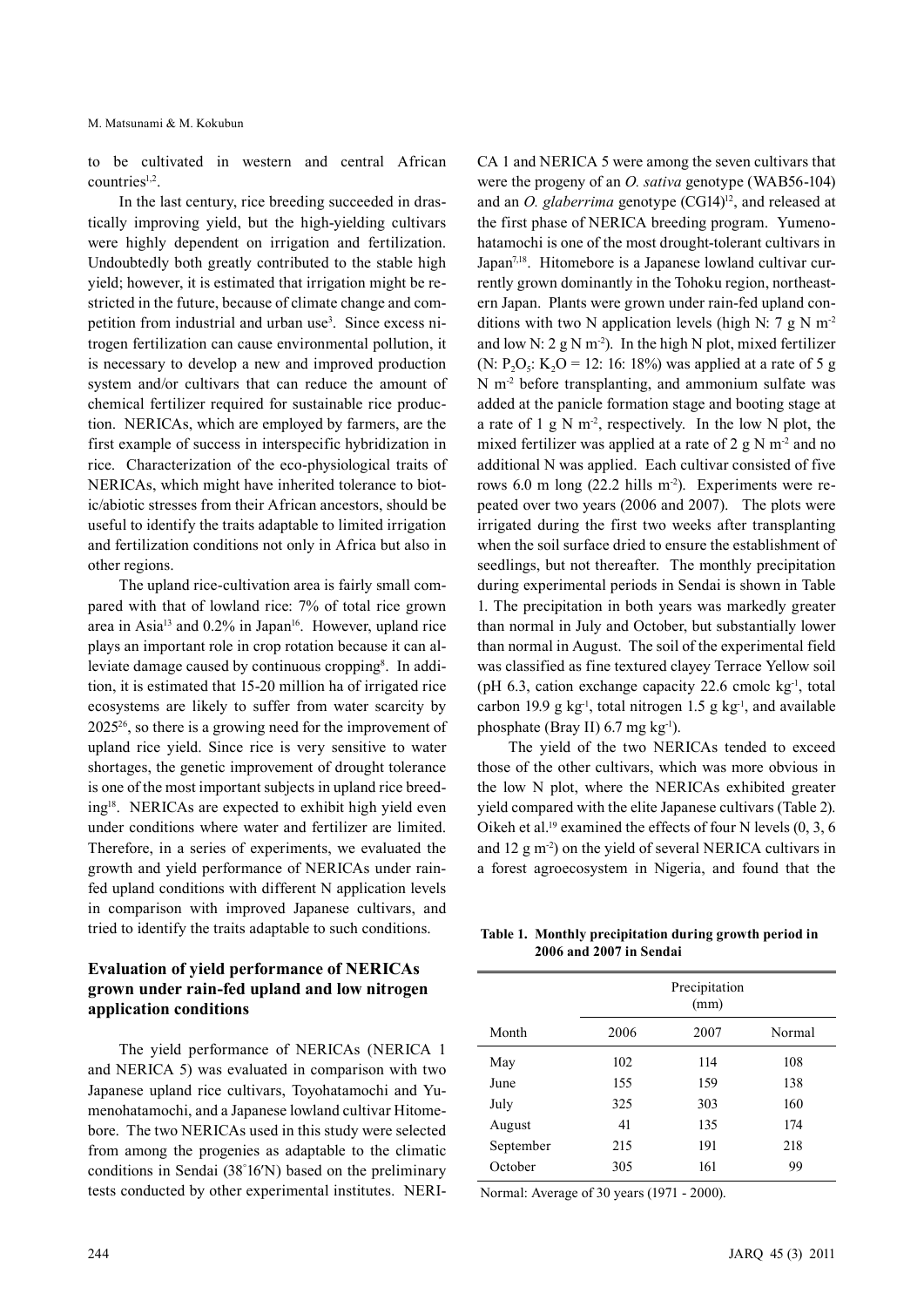yield increased with the increasing N level. In the present study, the yield of the NERICAs did not respond to the increased N level. This disagreement between the two studies might be ascribed to differences in soil fertility; the NERICAs in our study absorbed more N than the amount applied (Table 2), indicating that the soil employed in our study was more fertile than the soil used in Oikeh et al. In addition, Oikeh et al. was conducted in a drought-prone environment; there was a long dry spell for over a month during the mid-growth stage in one of the two years and the soil had poor water-holding capacity (Typic Haplustult). The difference in soil moisture conditions between our study and Oikeh et al. might also be responsible for the different results. The N uptake was enhanced by high N application, but the increased N uptake did not bring about an increase in yield in our study probably because the yield potential of the two NERICAs might have reached its limit under the climatic and cultural conditions. The N concentration of grain and straw at maturity was higher under a high N application regime than under a low N application regime (Table 3). Among the cultivars, the two NERICAs tended to exhibit relatively higher N concentration under a high N regime than other cultivars. When grown under a high N application regime, it appeared that a relatively larger amount of N remained in the leaf and stem until maturity in both NER-ICAs, so that the increased N application did not lead to an increase in yield in these cultivars.

Regarding yield components, the two NERICAs were characterized by having a smaller number of panicles per unit area but a larger number of spikelets per panicle regardless of ecosystem and N level<sup>14</sup>. The NERICAs maintained the panicle number even under low N conditions, resulting in a larger number of spikelets per area compared with other examined cultivars. The spikelet number per area was most significantly correlated with grain yield among yield components. Thus, the NERI-CAs exhibited a higher capacity of sink formation under upland and low N conditions, which appears to be a major trait responsible for greater yielding capacity under such conditions.

Several previous studies examined the yield performance of NERICAs. For example, Futakuchi and Jones<sup>6</sup> evaluated the growth and yield performance of NERICAs in various growing ecologies (upland, rain-fed lowland,

## **Table 3. N concentration of grain and straw of five cultivars grown under different N application regimes**

|          |                 | Noncentration $(\% )$ |        |
|----------|-----------------|-----------------------|--------|
| Nitrogen | Cultivar        | Grain                 | Straw  |
| High     | Toyohatamochi   | 1.40a                 | 0.86 a |
|          | Yumenohatamochi | $1.27$ ab             | 0.81a  |
|          | Hitomebore      | 1.18 <sub>b</sub>     | 0.83 a |
|          | NERICA 1        | 1.43a                 | 0.98a  |
|          | NERICA 5        | $1.27$ ab             | 0.94a  |
| Low      | Toyohatamochi   | $1.28$ ab             | 0.71a  |
|          | Yumenohatamochi | $1.19$ ab             | 0.67a  |
|          | Hitomebore      | 1.03c                 | 0.68a  |
|          | NERICA 1        | 1.29a                 | 0.77a  |
|          | NERICA 5        | 1.18 b                | 0 74 a |
|          |                 |                       |        |

Values are shown as the average over the two years (2006 and 2007). Values followed by the same letter in a column within each treatment are not significantly different at  $P < 0.05$ .

| Nitrogen | Cultivar        | 2006            |                             |                        | 2007             |                             |                           |
|----------|-----------------|-----------------|-----------------------------|------------------------|------------------|-----------------------------|---------------------------|
|          |                 | DW<br>$(g m-2)$ | Grain yield<br>$(g m^{-2})$ | N content<br>$(g m-2)$ | DW<br>$(g m-2)$  | Grain yield<br>$(g m^{-2})$ | N content<br>$(g m^{-2})$ |
| High     | Toyohatamochi   | 1201a           | 536 ab                      | $11.3$ ab              | 976h             | 509 <sub>b</sub>            | 12.6 <sub>bc</sub>        |
|          | Yumenohatamochi | 1349a           | 667 ab                      | $12.4$ ab              | 1307a            | 693 a                       | $15.3$ ab                 |
|          | Hitomebore      | 1177a           | 509 <sub>b</sub>            | 9.9 <sub>b</sub>       | 997 h            | 293c                        | 10.7c                     |
|          | <b>NERICA 1</b> | 1170a           | 520 <sub>b</sub>            | 13.6ab                 | 1370 a           | 715 a                       | 17.0a                     |
|          | NERICA 5        | 1502a           | 761 a                       | 14.6a                  | 1491a            | 672 a                       | 18.1a                     |
| Low      | Toyohatamochi   | 940 ab          | $415$ bc                    | 8.3 cd                 | 750 b            | 360c                        | 7.9 <sub>bc</sub>         |
|          | Yumenohatamochi | 1061a           | 519 ab                      | 9.7 <sub>bc</sub>      | 941 b            | 524 <sub>b</sub>            | 9.2 <sub>b</sub>          |
|          | Hitomebore      | 671h            | 253c                        | 5.5d                   | 802 <sub>b</sub> | 306c                        | 6.5c                      |
|          | <b>NERICA 1</b> | 1235a           | 565 ab                      | 13.7a                  | 1525a            | 771 a                       | 14.1a                     |
|          | NERICA 5        | 1230a           | 643 a                       | $12.3$ ab              | 1517 a           | 811 a                       | 14.4 a                    |

**Table 2. Above ground dry weight (DW), grain yield (paddy basis), and nitrogen (N) content of five cultivars grown under different N application regimes for two years (2006 and 2007)**

Values followed by the same letter in a column within each treatment are not significantly different at  $P < 0.05$ .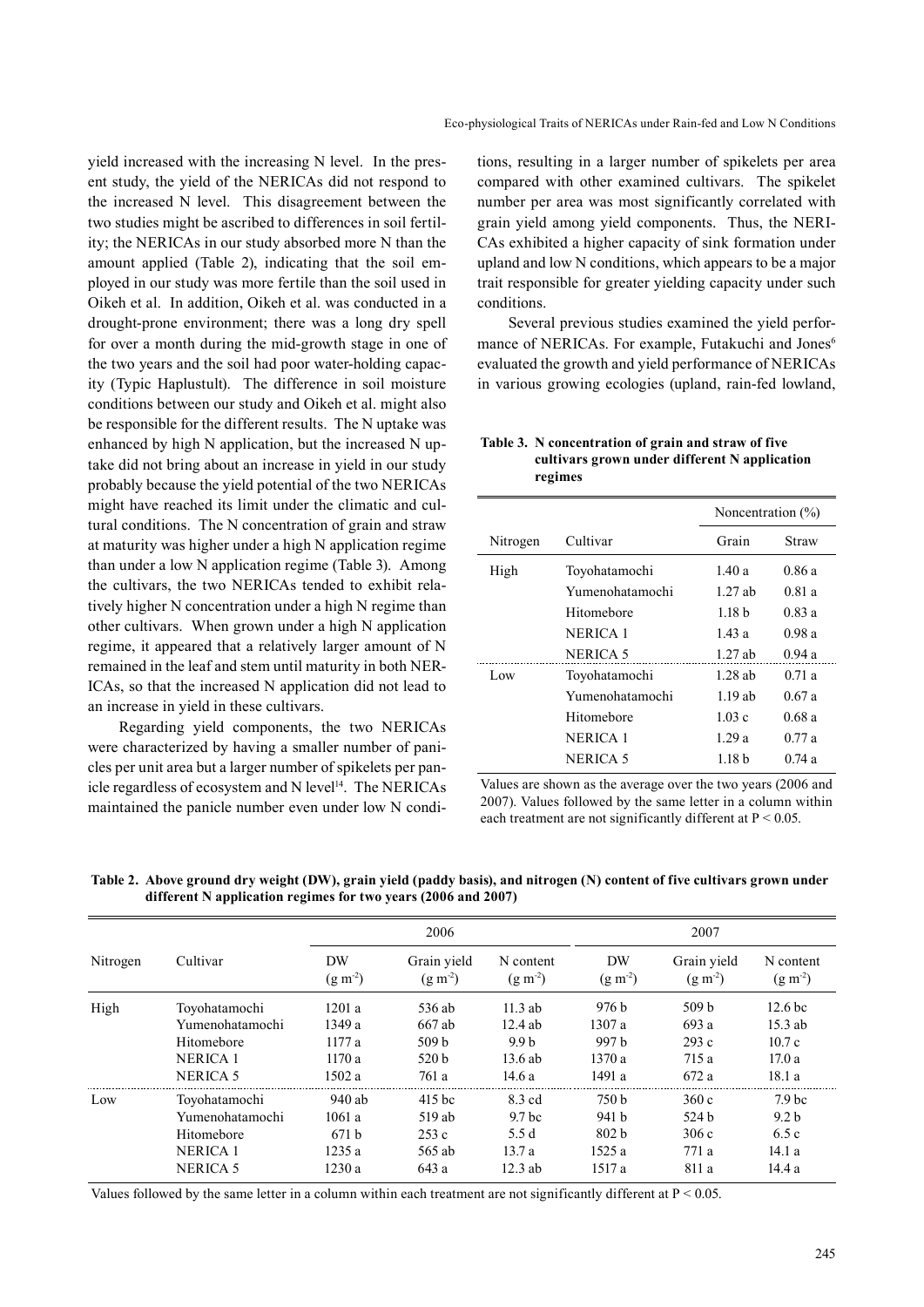and irrigated lowland), and found better growth and yield performance than their parental *O. sativa* cultivar WAB56-104. Tamamura et al.<sup>24</sup> compared the yield of NERICAs with that of Japanese upland and lowland cultivars for three years, and found that NERICAs could outyield selected Japanese cultivars under rain-fed upland conditions depending on the year. Our results, which were obtained in a cooler climate, are consistent with these previous results in that the NERICAs exhibited a great yielding ability under rain-fed conditions.

# **Eco-physiological traits of upland NERICAs responsible for high yield under rain-fed and low N application conditions**

As described above, the NERICAs were capable of producing higher yield under rain-fed and low N application conditions. This capability was based on their higher dry matter production and N uptake; the increment of

DW during ripening period was substantially higher in the NERICAs than in the Japanese cultivars, and the DW increase was significantly correlated with the concurrent N increment<sup>15</sup>. O'Toole and Baldia<sup>21</sup> found a close correlation between the amount of N uptake and the level of cumulative transpiration in rice. Jing et al.<sup>9</sup> observed a close correlation between the exudation rate and N uptake. Yamaguchi et al.<sup>27</sup> found a highly positive correlation between the exudation rate and root respiration during the ripening stage. Consequently, in the following experiments, we focused on the two physiological activities, transpiration and exudation, which are considered to be related to N uptake. The results showed that the two NERICAs exhibited a higher transpiration rate and exudation rate through the ripening stage regardless of N application levels compared with the Japanese cultivars (Fig. 1). Figure 2A shows the relationship between the transpiration rate of the flag leaf and N increment  $(ΔN)$ during the ripening stage. The transpiration rate tended



**Fig. 1. Changes in the transpiration rate of the flag leaf (A) and exudation rate (B) during the ripening stage in five rice cultivars grown under upland conditions with two N levels (high and low).** 

Vertical bars indicate standard errors for measurements on plants sampled from five hills. Levels of significance: \* significant at P < 0.05, \*\* significant at P < 0.01, \*\*\* significant at P < 0.001. (Matsunami et al. 2010). -○ : Toyohatamochi, -· Yumenohatamochi, -· Hitomebore, -· A : NERICA 1, : NERICA 5.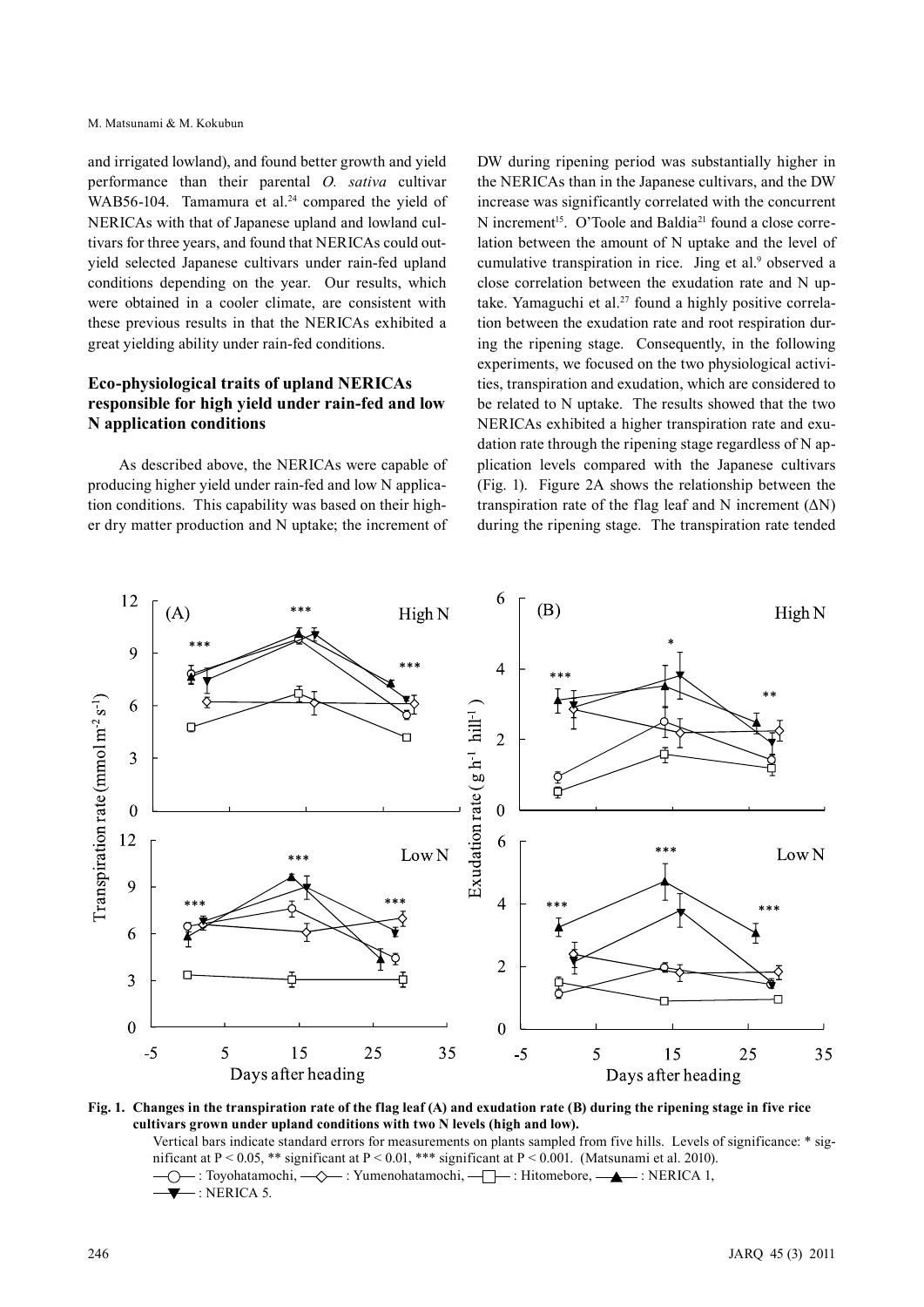to be correlated with  $\Delta N$ , although the correlation was not significant at the 5% probability level. When the values for Toyohatamochi in the high N plot are excluded, a significant correlation coefficient  $(r=0.818, P<0.01)$  was obtained. The exudation rate averaged over the three measurements during the ripening stage was significantly correlated with ΔN (Fig. 2B). These results indicated that the upland NERICAs maintained water uptake ability during the ripening stage, and thereby N absorption that might be accompanied by water uptake, resulting in their greater yielding ability.

In previous studies, NERICAs were found to exhibit higher water use efficiency under conditions of limited soil water availability<sup>4,20</sup>. In our study, the NERICAs exhibited a similar or higher yield under rain-fed conditions compared with Yumenohatamochi, which had been found to possess the greatest drought tolerance among cultivars ever bred in Japan<sup>7</sup>, suggesting that there is still room for further improvement of the drought tolerance of the upland rice cultivars in Japan. Further elucidation of the physio-morphological traits responsible for the genotypic variation in adaptability to different ecosystems may contribute to a more detailed identification of ideal genotypes that are adaptable to water- and nutrient-limited conditions.

#### **Future research**

In our study, the upland NERICAs were found to possess a greater yield potential compared to elite Japanese upland cultivars. Nonetheless, the present yield level of upland NERICAs in West Africa is lower to the level observed in our study<sup>23</sup>, probably due to the severe environmental conditions in Africa. Therefore, it is critical to further improve tolerance to multiple stresses in rice producing areas in Africa.

The stresses to be addressed include water scarcity, inadequate soil nutrients, and erratic weather. Competi-



**Fig. 2. Relationship between the increment of N (ΔN) and the transpiration rate of the flag leaf (A) and exudation rate (B) during the ripening period in five rice cultivars grown under upland conditions with two N levels (high and low).**  Values of transpiration rate and exudation rate are the average values of three-time measurements. Vertical bars and horizontal bars indicate standard errors for measurements on plants sampled from five hills. Closed and open symbols indicate high and low N plots, respectively. (Matsunami et al. 2010).

●○ : Toyohatamochi, ◆◇ : Yumenohatamochi, ■□ : Hitomebore, ▲△ : NERICA 1, ▼▽ : NERICA 5.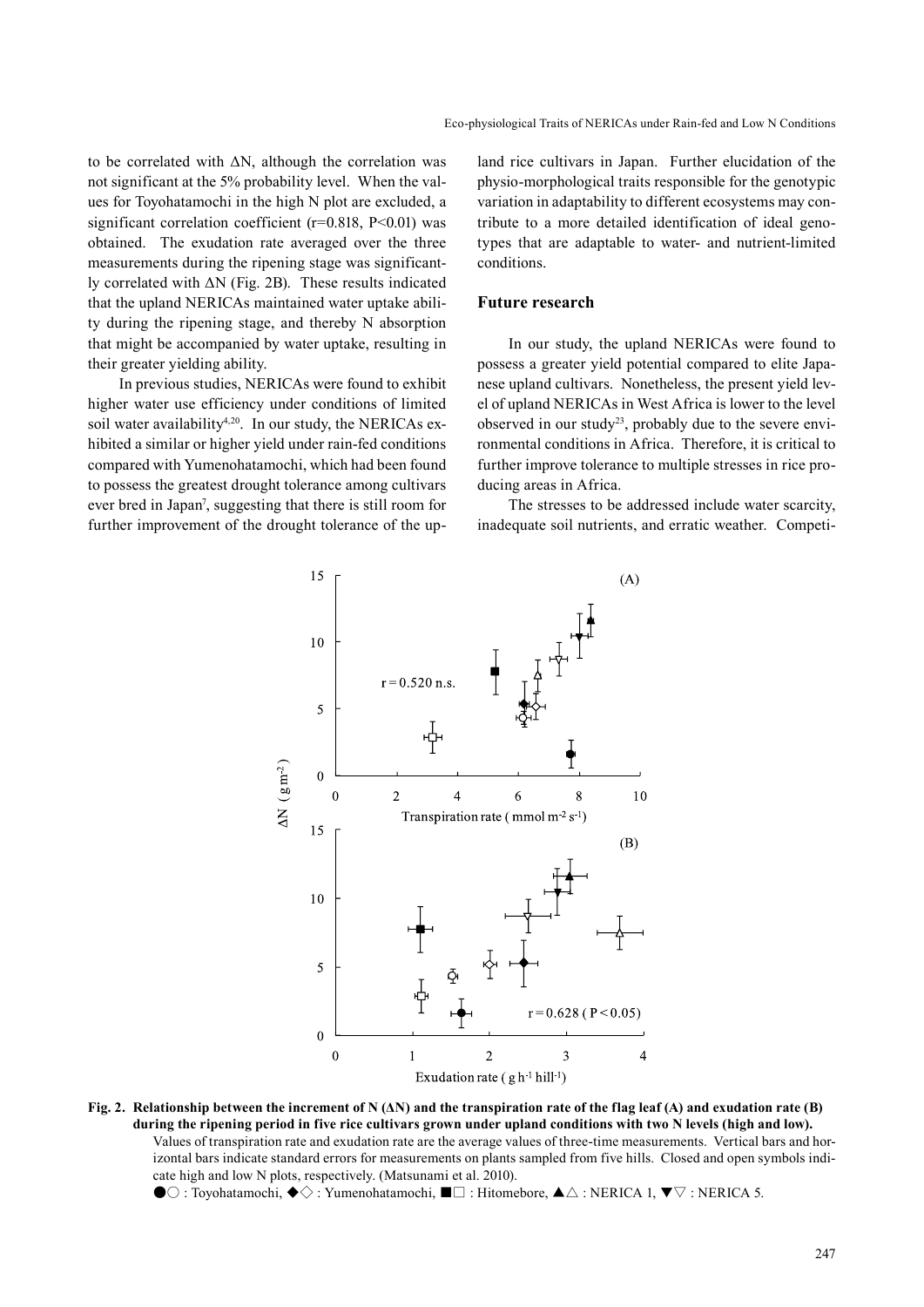M. Matsunami & M. Kokubun

tiveness to weeds and resistance to parasitic weeds such as *Striga* spp., are also critical traits to be addressed<sup>22</sup>.

Research on NERICAs has been directed toward the improvement of rice cultivars adaptable to African environments. However, the constraints on rice production and the strategies to overcome these constraints are largely similar in Africa and Asia. Of these constraints, water scarcity is one of the biggest concerns in many rice-producing areas in Asia. Given that rice consumption is projected to increase in Asia, the enhancement of rice productivity under upland conditions is essential to increase rice production in this region, so that there is a greater necessity to breed new cultivars adaptable to limited water availability. In rice cultivation in Japan, water scarcity is not a serious issue, while reduction in the amount of fertilizer is an important target, because it may mitigate environmental pollution and reduce production costs. Currently, research is being undertaken to promote the multipurpose use of rice grain, and rice genotypes that have high efficiency in N and water utilization may be used as a genetic resource for that purpose. Thus, the NERICAs may help raise the self-sufficiency ratio of rice in Africa, but the information on the characteristics of NERICAs may be useful for breeding programs in Asia.

#### **Acknowledgments**

We thank Drs. S. Tobita (Japan International Research Center for Agricultural Sciences (JIRCAS)), K. Futakuchi (WARDA), and the staff of the Agricultural Research Institute, Ibaraki Agricultural Center for providing the seeds used in this study.

## **References**

- 1. Africa Rice Center (WARDA). Upland NERICA. http:// www.warda.org/warda/uplandnerica.asp.
- 2. Africa Rice Center (WARDA). Lowland NERICA. http:// www.warda.org/warda/lowlandnerica.asp.
- 3. Bouman, B.A.M. et al. (2007) Rice and water. *Adv. Agron.,* **92**, 187-237.
- 4. Fujii, M., Miyamoto, Y. & Ishihara, S. (2006) Studies on drought resistance of *Oryza sativa* L. and NERICA - Comparison of water use efficiency estimated by pot experiment-. *Jpn. J. Crop Sci*. **75** (Extra issue 2), 144-145 [In Japanese].
- 5. Futakuchi, K. (2008) Achievement and outlook in rice research in Africa with special reference to WARDA's activities. *In* Forefront of rice cultivation in Africa. JIRCAS Working Report No. 57, eds. Sakagami J. & Ito O., JIR-CAS, Tsukuba, Japan, 121-135.
- 6. Futakuchi, K. & Jones, M. P. (2005) Yield performance of upland interspecific *Oryza sativa* × *O. glaberrima* progenies under different growing ecologies. *Jpn. J. Crop Sci.,* **74** (Extra issue 2), 34-35 [In Japanese].
- 7. Hirasawa, H. et al. (1998) Breeding of a new upland rice variety "Yumenohatamochi" with high drought resistance and good eating quality. *Breed. Sci.,* **48**, 415-419.
- 8. Ibaraki Agriculture Institute (2010) http://www.pref. ibaraki.jp/nourin/noucenter/index.html.
- 9. Jing, J. et al. (2006) Effects of the amount and the kinds of fertilizer on the bleeding rate and nitrogen absorption in Chinese high yielding cultivar, Yangdao 4. *Jpn. J*. *Crop Sci*. **75**: 249-256 [In Japanese with English summary].
- 10. Jones, M. P. et al. (1997a) Interspecific *Oryza sativa* L. × *O. glaberrima* Steud. Progenies in upland rice improvement. *Euphytica,* **92**, 237-246.
- 11. Jones, M. P., Mande, S. & Aluko, K. (1997b) Diversity and potential of *Oryza glaberrima* Steud. In upland rice breeding. *Breed. Sci.*, **47**, 395-398.
- 12. Kaneda, C. (2006) NERICAs: Their development, dissemination and expectation for African Green Revolution. *Jpn. J. Trop. Agr.,* **50**, 293-299 [In Japanese].
- 13. Maclean, J.L.et al. (2002) *Rice Alemanac, third edition*. IRRI, WARDA, CIAT, FAO. Manila, Philippines, pp.253.
- 14. Matsunami, M., Matsunami, T. & Kokubun, M. (2009) Growth and yield of New Rice for Africa (NERICAs) under different ecosystems and nitrogen levels. *Plant Prod. Sci.,* **12** , 381-389.
- 15. Matsunami, M., Matsunami, T. & Kokubun, M. (2010) Comparison of nitrogen uptake, transpiration rate and exudation rate between upland NERICAs and Japanese cultivars. *Plant Prod. Sci.,* **13**, 347-350.
- 16. Ministry of Agriculture, Forestry and Fisheries: Preliminary Statistical Report on Agriculture, Forestry and Fisheries. http://www.maff.go.jp/j/tokei/kouhyou/sakumotu/sakkyou\_ kome/index.html.
- 17. Ministry of Foreign Affairs of Japan: TICAD. http://www. mofa.go.jp/mofaj/area/ticad/.
- 18. Nemoto, N. (2008) Strategies of upland rice breeding in rain fed cultivation. *In* Forefront of rice cultivation in Africa. JIRCAS Working Report No. 57, eds. Sakagami J. & Ito O., JIRCAS, Tsukuba, Japan, 55-63.
- 19. Oikeh, S. O. et al. (2008) Responses of upland NERICA rice to nitrogen and phosphorus in forest agroecosystems. *Agron. J*., **100**. 735-741.
- 20. Onyango, J. C. et al. (2007) Responses in dry matter production of NERICA to soil moisture stress*. Jpn. J. Crop Sci.,* **76** (Extra issue 1), 168-169.
- 21. O' Toole, J.C. & Baldia, E. P. (1982) Water deficits and mineral uptake in rice. *Crop Sci*., **22**, 1144-1150.
- 22. Parker, C. & Riches, C.R. (1993) Parasitic weeds of the world: Biology and control. CAB International, Wallingford, UK.
- 23. Sokei, Y. et al. (2010) Growth and yield performance of upland NERICA varieties in West Africa. *Jpn. J. Crop Sci.*, **79** (Extra issue 2), 2-3.
- 24. Tamamura, S.et al. (2007) Studies on the yield performance of some new rice for Africa (NERICA) lines, and their related agronomic traits. I. Grain yield of upland and lowland NERICAs. *Jpn. J. Crop Sci.* **76** (Extra issue 2), 32-33 [In Japanese].
- 25. Tobita, S. (2002) Rice breeding in West Africa- with special interest in the interspecific hybridization and NERI-CAs-. Gamma Field Symposia No.41, Institute of Radiation Breeding, NIAR, MAFF.